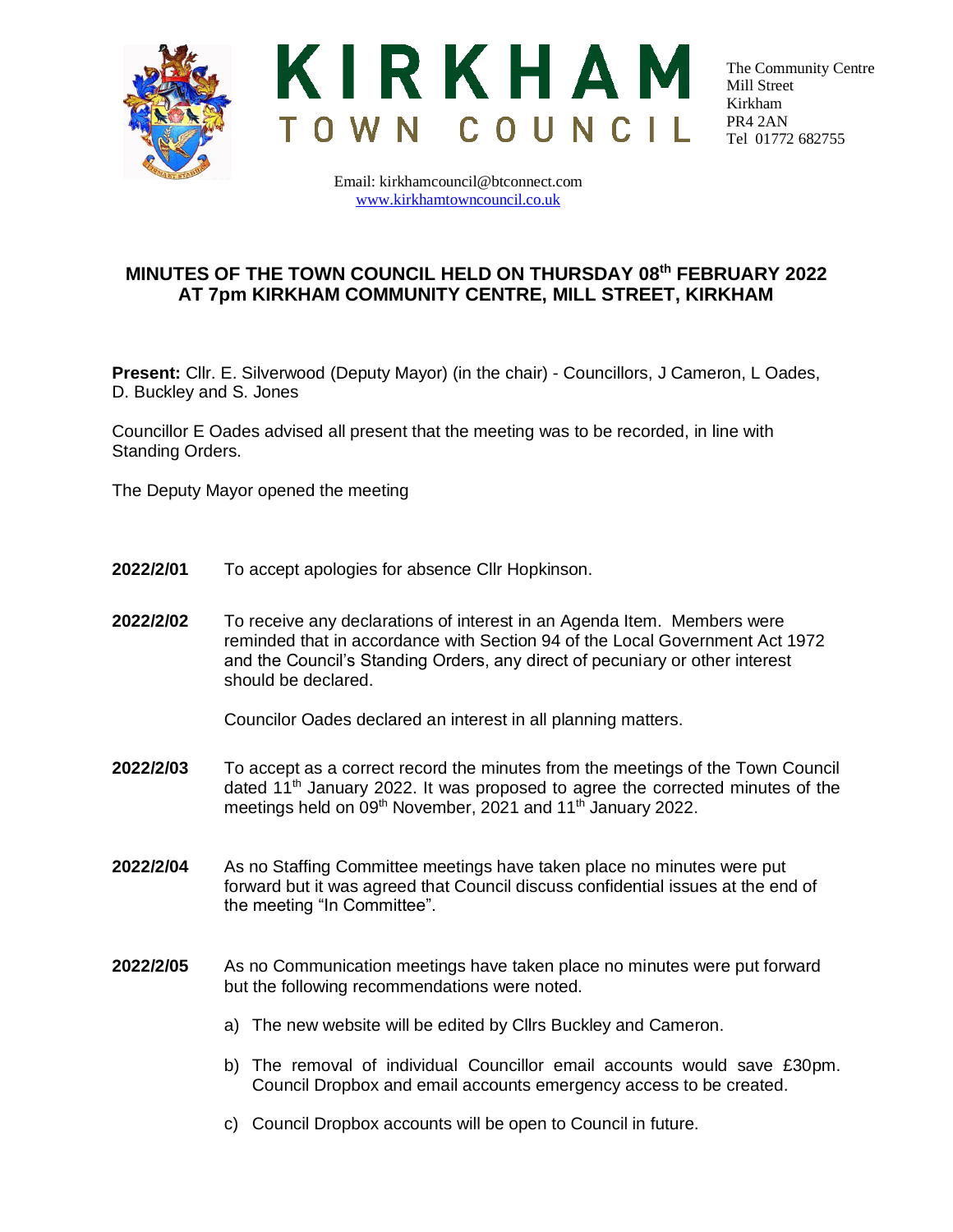- **2022/2/06** As no LPAOS committee meetings have taken place no minutes are available but the following recommendations were noted or resolved.
	- a) It was reported that residents had requested that a bench be installed at the top of Carr Lane. Resolved to agree.
	- b) That additional CCTV cameras have been installed 9n Council owned land but it was noted that the works had been left in an untidy state and Councillor Buckley had had to complain and get the Contractors back to clean up. Noted.
- **2022/2/07** To Receive and note any urgent reports: None Reported

## **2022/2/08** Mayors Announcements:

- a) As a result of flooding at the Community Centre, it was agreed that timercontrolled units be installed on the sinks at a price of £315 and that sink plugs be removed.
- b) As gutters, facias and downspouts at the Community Centre had been overflowing that a quotation of £300 be accepted to clear. Agreed.
- c) The £20 per 4 weeks for Community Centre window cleaning be accepted Agreed
- d) That consideration of employing a Caretaker/Cleaner be considered after consultation with an HR professional. Agreed
- e) Residents complaining about leaves/trees opposite their homes attended the meeting. Resolved. That the Council's Grounds Maintenance be contacted to arrange a meeting to see whether any of the complaints can be addressed.
- f) An email from a resident of St George's Park has complained about bird faeces damage to her property as a result of birds in Council owned trees. Resolved: - As the trees all have Tree Protection Orders in place, a meeting be organised with Fylde's Tree Protection Officer and the Town Council's Contractor to agree what can be achieved
- **2022/2/09** Finances: to agree payment of the following invoices:

| <b>Key Holding Community Centre</b>    | £40.32  |
|----------------------------------------|---------|
| Key Holding WSH                        | £40.32  |
| <b>Cleaning Community Centre</b>       | £939.75 |
| Cleaning Products etc.                 | £160.26 |
| <b>Cleaning Products from November</b> | £73.32  |
| Christmas Tree Community Centre £75.00 |         |
|                                        |         |

Set and Agree Budget for 2022- 2023:

The Council agreed the Budget and a precept increase to 4%.